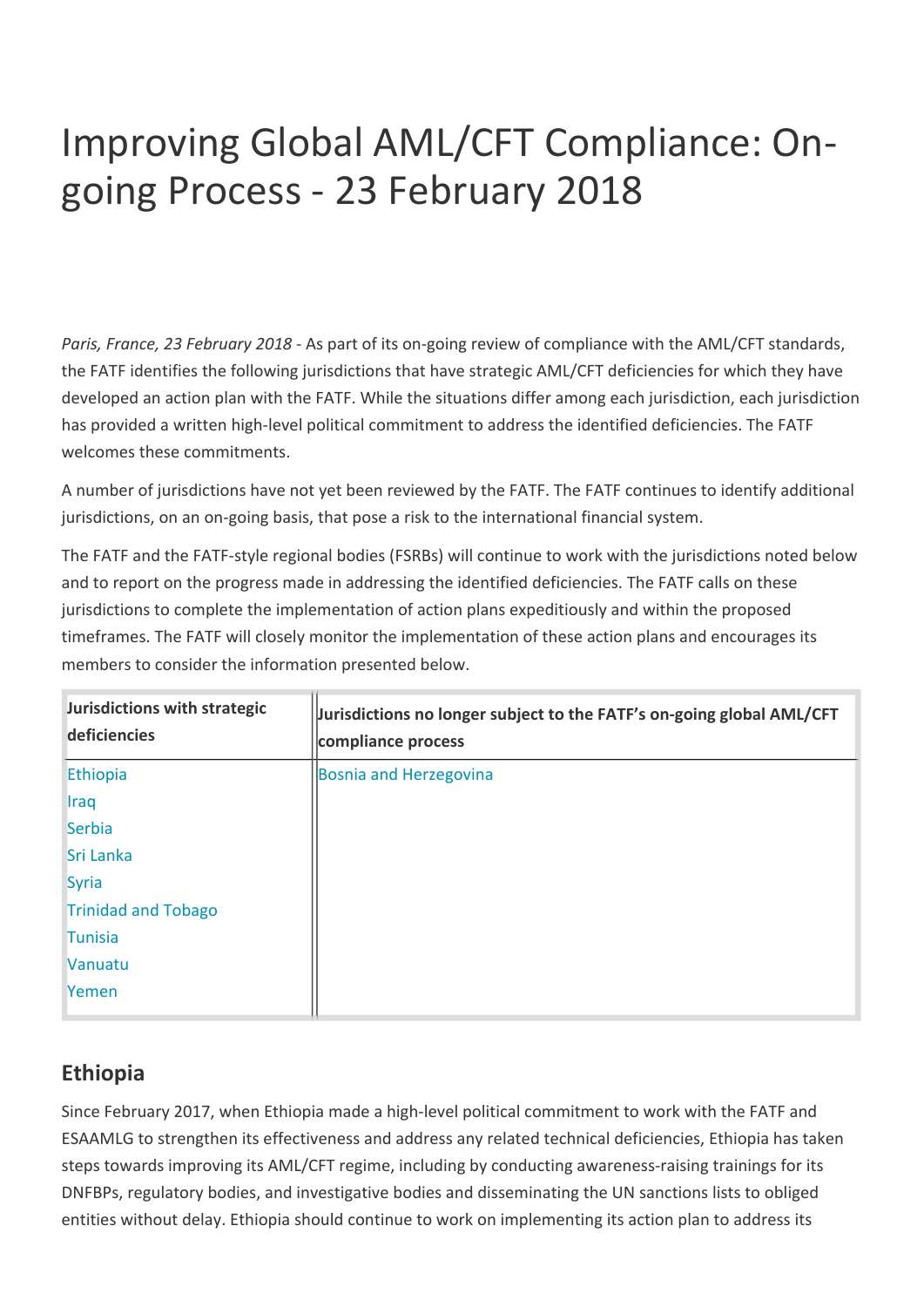deficiencies, including by: (1) fully implementing the results of its national risk assessment; (2) fully integrating designated non-financial businesses and professions into its AML/CFT regime; (3) ensuring that the proceeds and instrumentalities of crime are confiscated; (4) consistently implementing terrorism-related targeted financial sanctions and proportionately supervising non-profit organisations in line with a risk-based approach; and (5) establishing and implementing WMD-related targeted financial sanctions.

#### **Iraq**

Since October 2013, when Iraq made a high-level political commitment to work with the FATF and MENAFATF to address its strategic AML/CFT deficiencies, Iraq has substantially addressed its action plan at a technical level, including by: (1) adequately criminalising money laundering and terrorist financing; (2) establishing an adequate legal framework for identifying, tracing, and freezing terrorist assets; (3) establishing effective customer due diligence measures; (4) establishing a fully operational and effectively functioning Financial Intelligence Unit; (5) establishing adequate suspicious transaction reporting requirements; and (6) establishing an adequate AML/CFT supervisory and oversight programme for the financial sector. The FATF will conduct an on-site visit to confirm that the implementation of these reforms has begun and is being sustained.

# **Serbia**

In February 2018, Serbia made a high-level political commitment to work with the FATF and MONEYVAL to strengthen the effectiveness of its AML/CFT regime and address any related technical deficiencies. Serbia will work to implement its action plan to accomplish these objectives, including by: (1) updating the NRA to develop a better understanding of key risks; (2) subjecting lawyers, notaries, and casinos to supervision; implementing risk-based AML/CFT supervision, and increasing supervisory staff resources commensurate with sectoral risks; (3) implementing measures related to CDD, politically exposed persons, and wire transfers in line with the FATF Standards; (4) establishing an effective mechanism for ensuring timely access to beneficial ownership information regarding legal persons, and a framework to ensure that such information is adequate, accurate, and current; (5) ensuring adequate and effective investigation and prosecution of third-party and stand-alone ML; (6) ensuring the implementation without delay of targeted financial sanctions measures related to terrorist financing, providing guidance to reporting entities, and taking proportionate measures for non-profit organisations in line with a risk-based approach; and (7) ensuring the implementation without delay of targeted financial sanctions related to proliferation financing.

# **Sri Lanka**

Since November 2017, when Sri Lanka made a high-level political commitment to work with the FATF and APG to strengthen the effectiveness of its AML/CFT regime and address any related technical deficiencies, Sri Lanka has taken steps towards improving its AML/CFT regime, including by issuing CDD rules for DNFBPs. Sri Lanka should continue to work on implementing its action plan to address its deficiencies, including by: (1) enacting amendments to the MACMA to ensure that mutual legal assistance may be provided on the basis of reciprocity; (2) issuing any necessary guidance and ensuring that implementation of the CDD rules has begun, by way of supervisory actions; (3) enhancing risk-based supervision and outreach to FIs and high-risk DNFBPs, including through prompt and dissuasive enforcement actions and sanctions, as appropriate; (4) providing case studies and statistics to demonstrate that competent authorities can obtain beneficial ownership information in relation to legal persons in a timely manner; (5) issuing a revised Trust Ordinance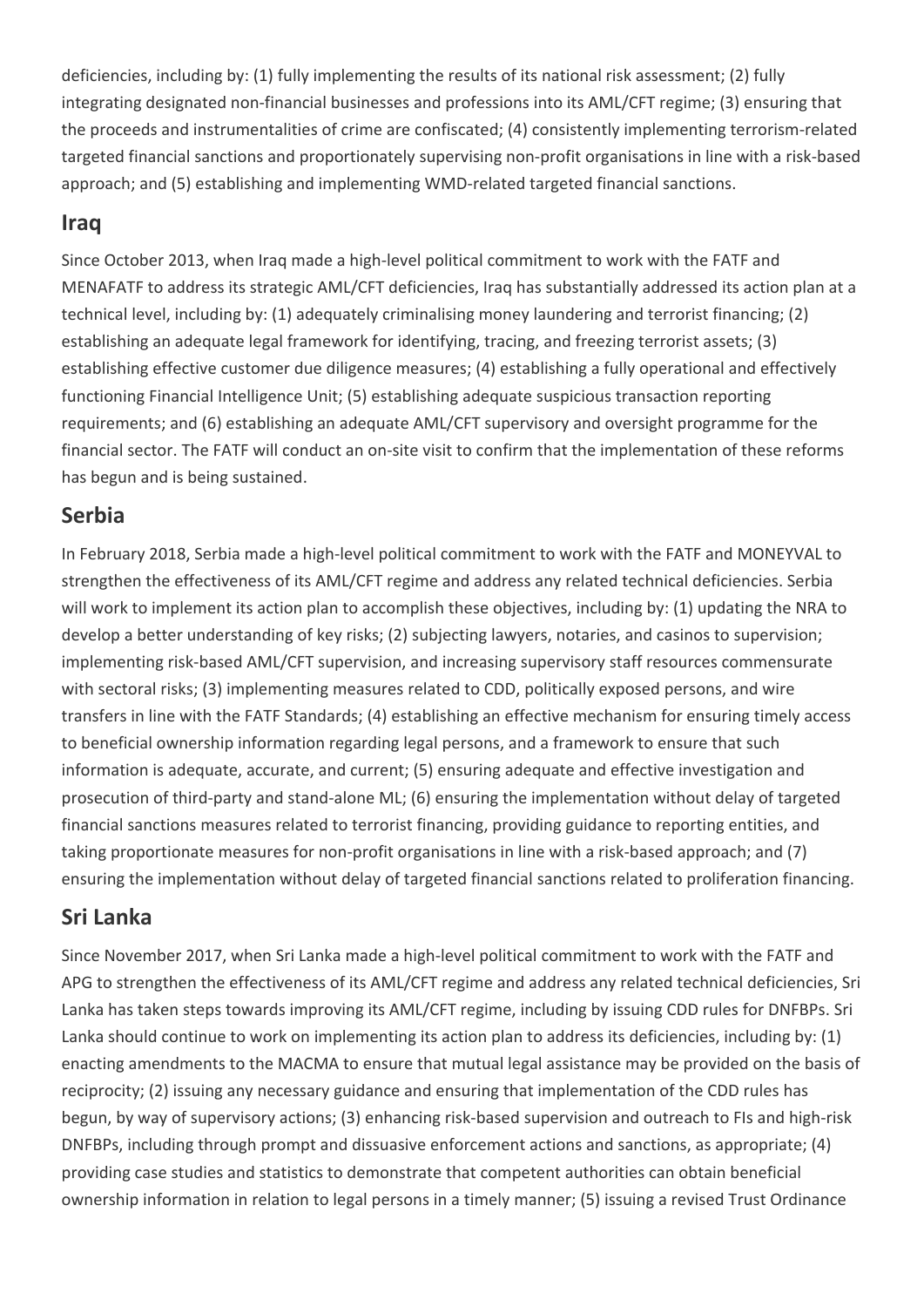and demonstrating that implementation has begun; and (6) establishing a TFS regime to implement relevant UNSCRs related to Iran, and demonstrating effective implementation on this and the UN Regulation related to the DPRK.

# **Syria**

Since February 2010, when Syria made a high-level political commitment to work with the FATF and MENAFATF to address its strategic AML/CFT deficiencies, Syria has made progress to improve its AML/CFT regime. In June 2014, the FATF determined that Syria had substantially addressed its action plan at a technical level, including by criminalising terrorist financing and establishing procedures for freezing terrorist assets. While the FATF determined that Syria has completed its agreed action plan, due to the security situation, the FATF has been unable to conduct an on-site visit to confirm whether the process of implementing the required reforms and actions has begun and is being sustained. The FATF will continue to monitor the situation, and will conduct an on-site visit at the earliest possible date.

# **Trinidad and Tobago**

Since November 2017, when Trinidad and Tobago made a high-level political commitment to work with the FATF and CFATF to strengthen the effectiveness of its AML/CFT regime and address any related technical deficiencies, Trinidad and Tobago has taken steps towards improving its AML/CFT regime, including the approval of the Counter Terrorism Strategy by the National Security Council, the issuance of a Case Prioritization Policy, and advancing legislation in a number of areas. Trinidad and Tobago should continue to work on implementing its action plan to address its deficiencies, including by: (1) adopting and implementing the relevant measures to enhance international cooperation; (2) addressing issues related to transparency and beneficial ownership; (3) completing the legislative efforts to enhance the processing of ML charges before the courts; (4) taking measures to enhance tracing and confiscation of criminal proceeds; (5) prioritising and prosecuting TF cases when they arise; (6) enacting the necessary amendments related to targeted financial sanctions and implementing measures to monitor NPOs on the basis of risk; and (7) developing, adopting, and implementing the necessary framework to counter proliferation financing.

# **Tunisia**

Since November 2017, when Tunisia made a high-level political commitment to work with the FATF and MENAFATF to strengthen the effectiveness of its AML/CFT regime and address any related technical deficiencies, Tunisia has taken steps towards improving its AML/CFT regime, including by issuing a decree to implement terrorism-related targeted financial sanctions, preparing AML/CFT supervisory manuals, conducting trainings on AML/CFT supervision for the relevant authorities and increasing human resources within the financial intelligence unit. Tunisia should continue to work on implementing its action plan to address its deficiencies, including by: (1) implementing risk-based AML/CFT supervision of the financial sector and fully integrating designated non-financial businesses and professions into its AML/CFT regime; (2) maintaining comprehensive and updated commercial registries and strengthening the system of sanctions for violations of transparency obligations; (3) increasing the efficiency of suspicious transaction report processing by allocating the necessary resources to the financial intelligence unit; (4) establishing a fully functional terrorism-related targeted financial sanctions regime and appropriately monitoring the association sector; and (5) establishing and implementing WMD-related targeted financial sanctions.